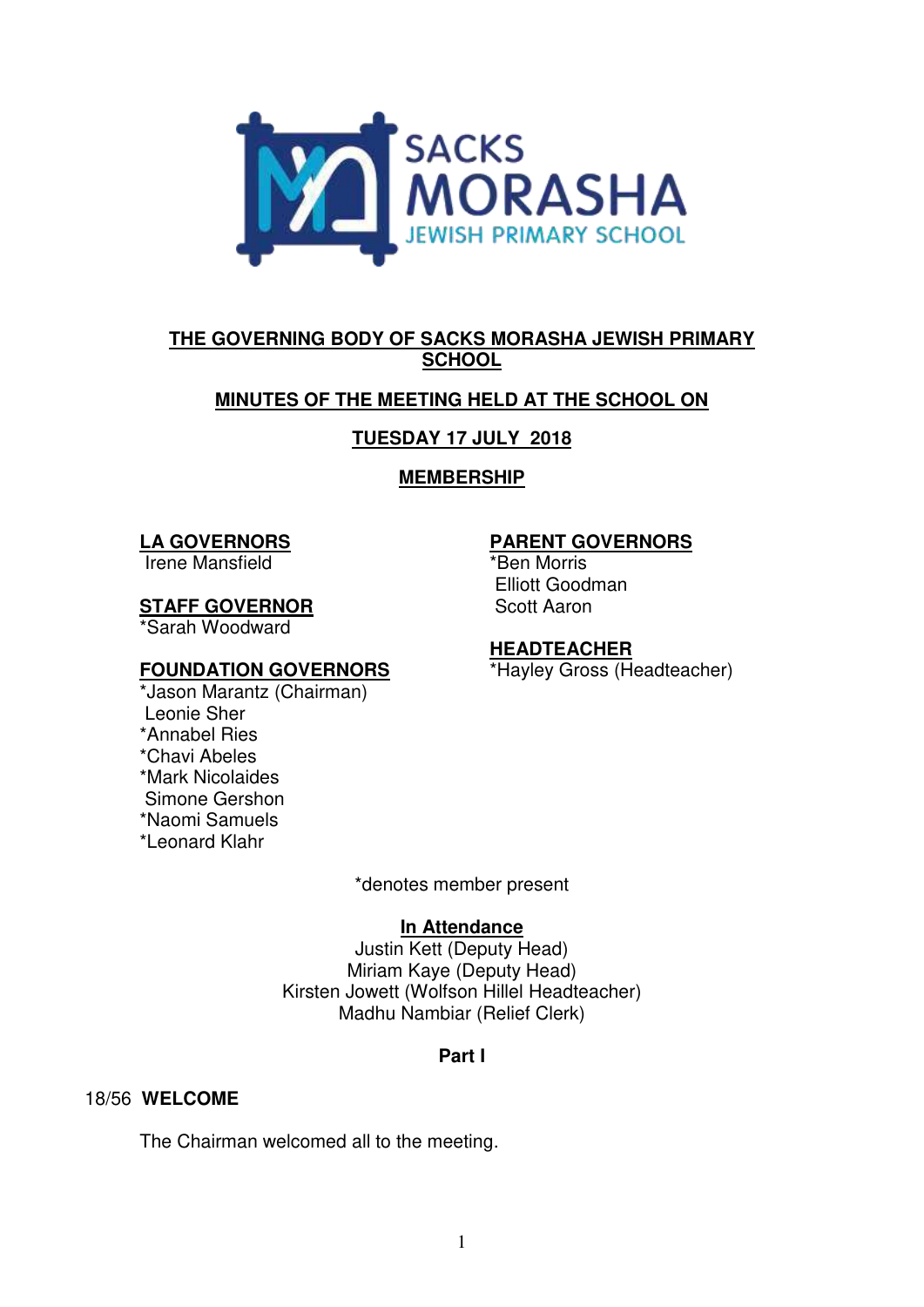The Clerk was asked to note that the distribution list need to be amended to include Rabbi Lawrence who had missed the meeting due to the omission.

The Chairman introduced Kirsten Jowett, Headteacher of Wolfson Hillel who was attending the meeting in the capacity of the Acting CEO of the JCAT MAT.

### 18/57 **D'VAR TORAH – WHAT IT MEANS TO ME**

The Chairman thanked Chavi Abeles for delivering the D'var Torah.

#### 18/58 **ACCEPTANCE/NON-ACCEPTANCE OF APOLOGIES FOR ABSENCE**

Apologies for absence were received and accepted on behalf of Leonie Sher, Simone Gershon, Elliott Goodman, Scott Aaron and Irene Mansfield.

#### 18/59 **DECLARATION OF PECUNIARY INTEREST**

There were no pecuniary interests declared by Governors in the current agenda.

### 18/60 **MINUTES OF THE GOVERNING BODY MEETING HELD ON 30 MAY 2018**

The minutes of the meeting held on 30 May 2018, copies of which had been circulated prior to the meeting, were **CONFIRMED**.

#### 18/61 **MATTERS ARISING**

#### **18/10 General Data Protection Regulation (GDPR)**

It was clarified that Ofsted would assume that the GDPR measures were in place and only do a deeper scrutiny if there were any safeguarding concerns.

#### **18/39 School Security**

The Deputy Headteacher informed the Governors the security report would be presented at the next meeting.

*Action: Miriam Kaye* 

## **18/56 Chairman's Role**

The Chairman stated his preference to vacate the chair at the earliest opportunity due to personal commitments but was prepared to postpone this until the MAT process had become stabilised.

It was suggested that there could be a co-chairmanship with Mark Nicolaides; Kirsten Jowett would refer the matter to the ESFA to see if the Chairman and Mark Nicolaides could co-chair until the School had joined the JCAT or if the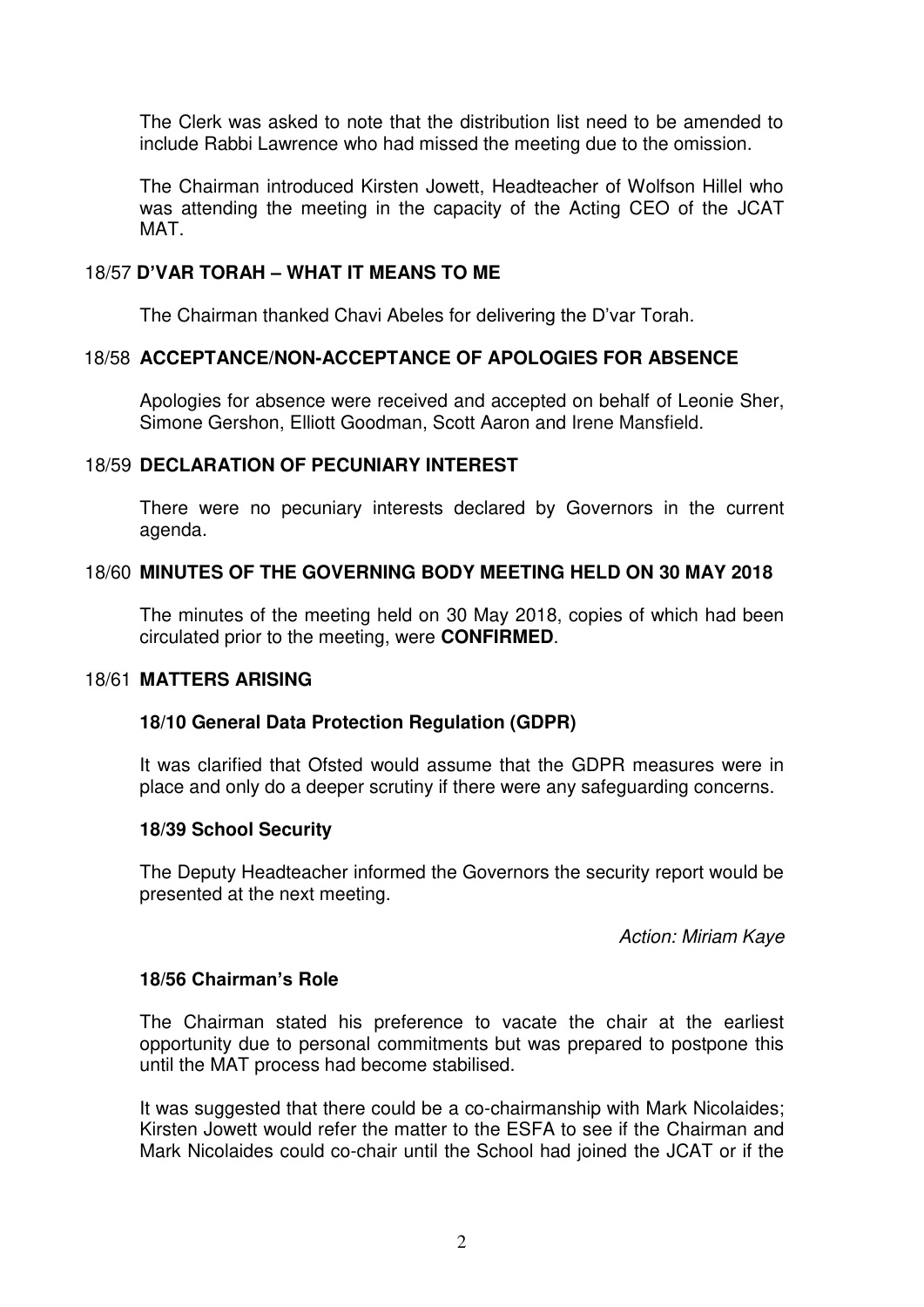chair could change now or at least till the final decision around joining had been made.

## *Action: Chairman, Kirsten Jowett*

The meeting would also be the last that Chavi Abeles would be attending as she had resigned her position. On behalf of the Governors, the Chairman thanked her for her years of service and valued commitment on the Board.

The Governors noted that the resignation along with Mark Nicolaides's possible move to co-chair would leave two vacancies on the Board, yet with the change to JCAT these might no longer be required.

The Chairman would approach Simone Gershon to take over the Admissions role from Chavi Abeles while a more long-term solution was realised.

*Action: Chairman* 

Justin Kett would arrange with Chavi Abeles to have the Admissions information sent to Simone Gershon.

*Action: Justin Kett* 

## 18/62 **REPORT OF THE HEADTEACHER AND STATUTORY DATA (EYFS, PHONICS, KS1 AND KS2**

Governors were referred to the tabled Statutory Assessment Statistics 2018 and Statutory Attainment 2018 reports which were received and noted.

Arising from the ensuing discussion:

• EYS and Yr 1 Phonics

The contents were noted.

The Governors asked the Headteacher if she and her team were satisfied with the results which were significantly higher than the national and Barnet average as were all the of the results.

The Headteacher said that although they were satisfied the School compared well to other schools, her aspirations for the School were greater. On being questioned by the Governors, the Headteacher explained her plans for raising attainment levels and the Governors stated that they felt confident that the leadership team could achieve the desired outcomes.

## • Key Stages 1 and 2s

The Governors asked why the Writing statistics were lower than the other areas and what the School were doing to address the issues. The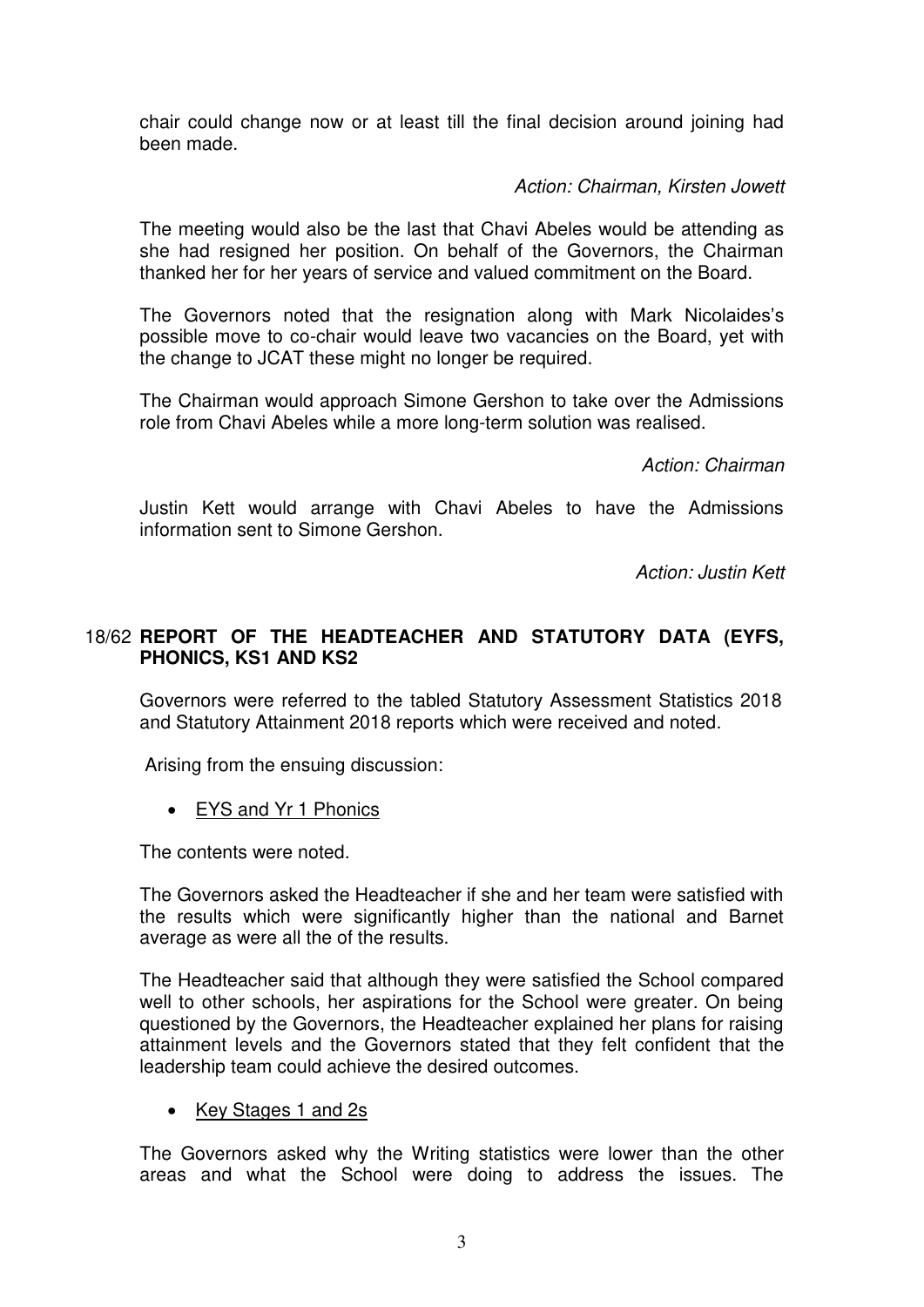Headteacher maintained that moderating writing was still subjective but the School were putting in strategies to establish tighter benchmarks which would raise achievement to a minimum level and then further work would be done to produce a higher standard of work.

The Governors asked how children were led to working at Greater Depth and the Deputy Headteacher explained that other than looking at data to demonstrate the degrees of progress, the bookwork was also required to reflect the development.

# EYFS and end of KS1/KS2

The Governors acknowledged the impressive figures which compared positively to Banet and national statistics.

The Governors enquired about how the cohort compared to previous years and how the leadership were preparing for the following year. They were told that it was difficult to compare as the strength's and challenges of each group differed but they felt confident that their planning and strategies would manage to produce consistently high outcomes.

The Chairman agreed that the statistics should be shared with the families and offered to draft a letter to be sent with the data.

*Action: Chairman* 

The Headteacher provided a verbal report on the highlights of the year which included:

- Year 6 events which reinforced the School's SMART values by visits in the community to a care home and Our Lady of Lourdes school.
- The office appointments were working well.
- A spreadsheet had been created tracking which clubs and activities each child in the School was involved with.
- The mental health and wellbeing of staff and children was being monitored and supported.

## Key Priorities 2018/19

The Governors enquired what the priorities were for the following year and were informed that the leadership would continue to improve the data but also focus teacher's on strengthening pastoral care and evidencing attainment.

It was agreed that the curriculum and extra-curricular activities were broad and varied allowing for choice and range of abilities.

## Independent travel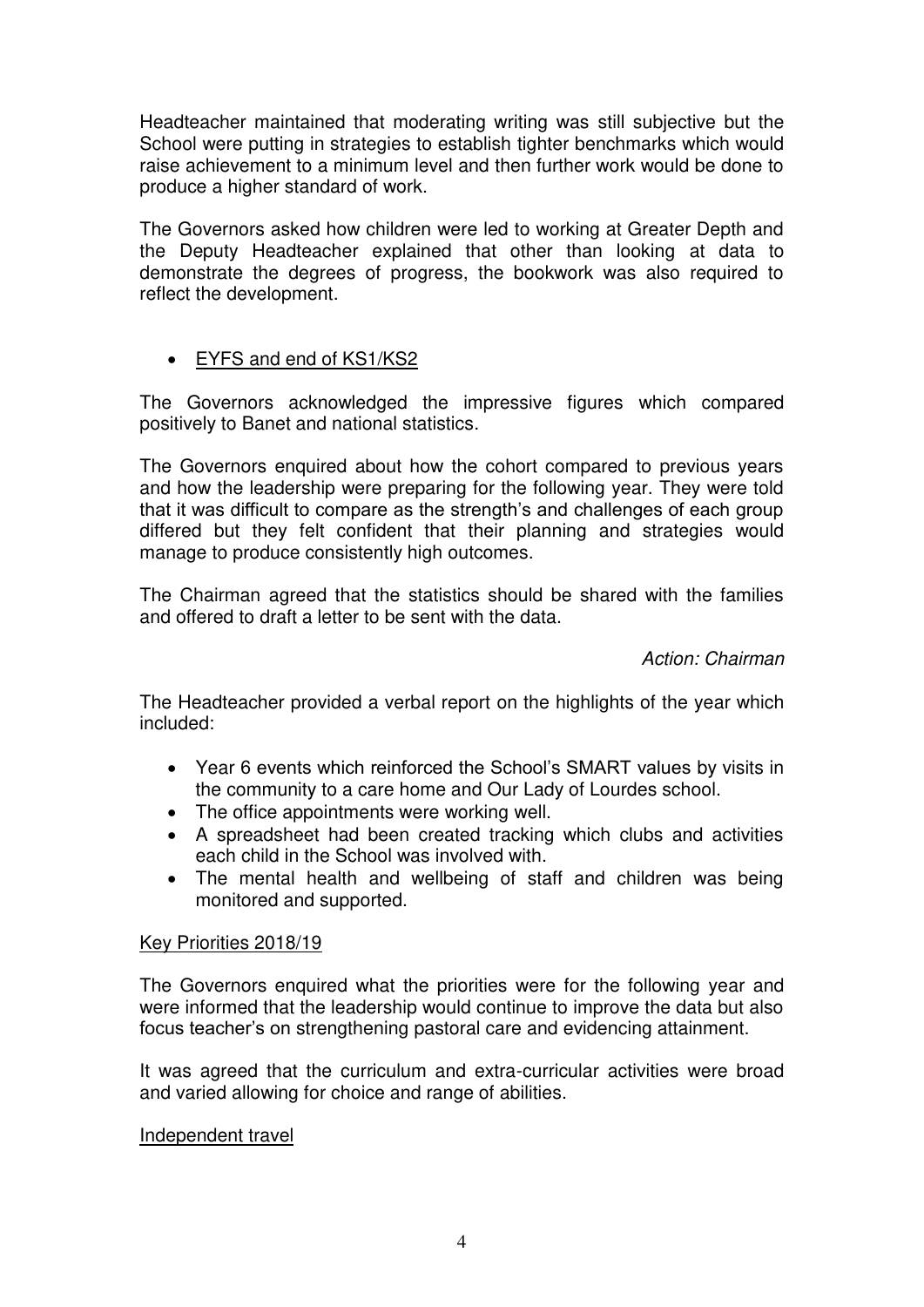The Headteacher asked for the Governors support regarding anti-social behavioural issues that have been highlighted when children were between stepping off the school bus and their homes. It was also discussed that the school needs a tighter parental consent system for children who travel independently to and from school.

The Governors agreed that the Headteacher should send guidance to parents about what was acceptable behaviour and request formal consent. If children do not have written parental permission, they should not travel independent to and from school.

*Action: Headteacher* 

### Social media safeguarding issues

The Governors briefly discussed the safeguarding risks associated with accessing social media sites and the School's role when pupils brought mobile phones into the School.

Naomi Samuels offered to present guidance briefing she had access to which could inform the School's policies about protecting children as all Governors agreed this was a potential safeguarding threat.

*Action: Naomi Samuels* 

The Governors joined the Chairman in thanking the Headteacher and staff for all their hard work and commitment to the children during the year.

## 18/63 **HEALTH AND SAFETY / SAFEGUARDING**

 The Health and Safety/Premises Report, copies of which had been circulated previously, was received and noted.

 Following a brief discussion about the report, Governors requested that the condition of the toilets and the safety concerns regarding the windows were prioritised.

*Action: Leonard Klahr* 

#### 18/64 **GDPR**

 Governors were provided with a verbal update form Mark Nicolaides regarding the application of the GDPR regulations and communication for parents.

 The notices which had been circulated with the agenda and noted by the Governors:

- Consent form for pupils
- Consent form for staff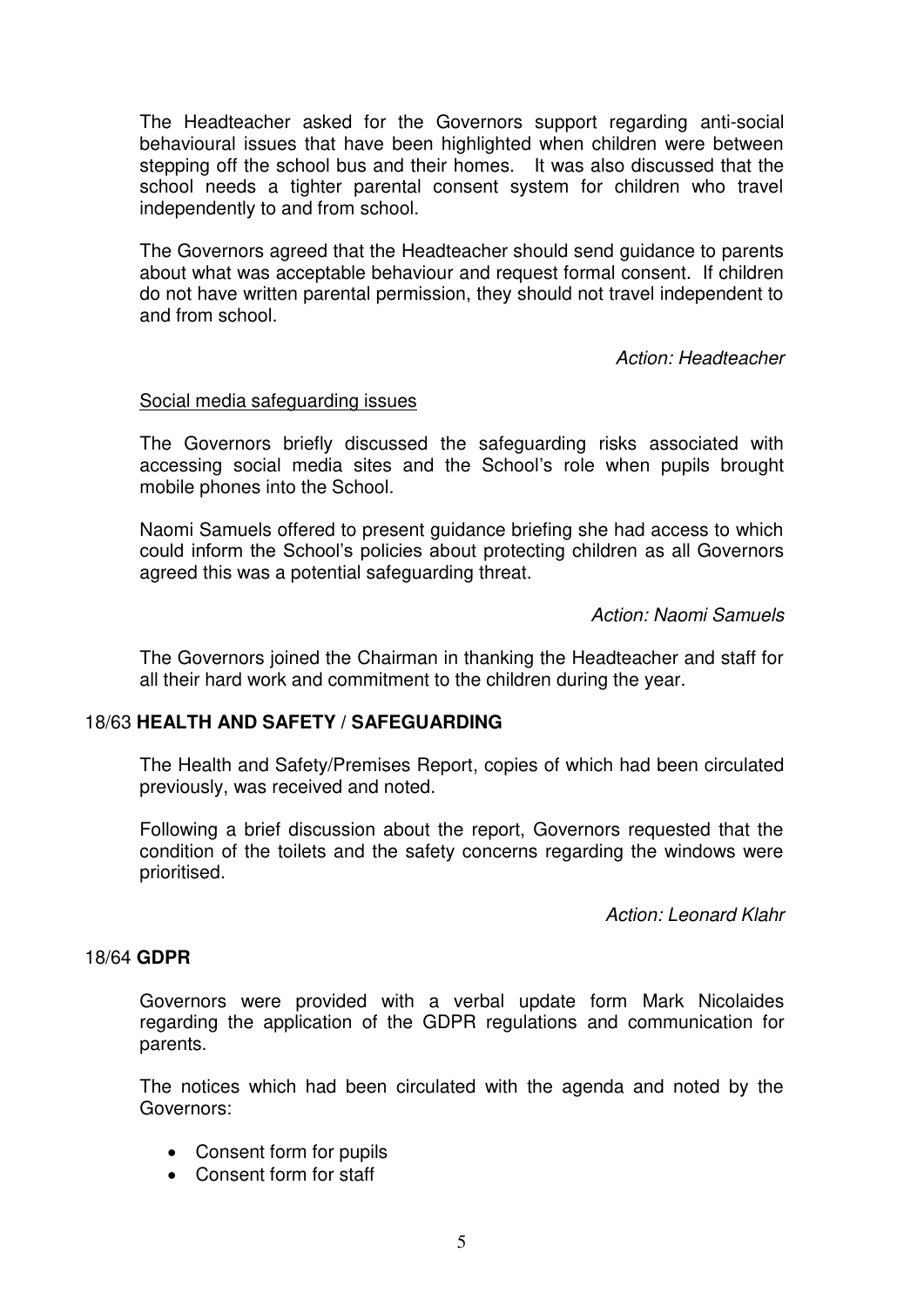- Data recipients
- Privacy notice for pupils
- Privacy notice for staff
- Records retention policy
- Visitors notice
- Combined Data Protection and Freedom

 All documents would be loaded on to the website and notices would be sent to parents informing them of the policies.

 The GDPR audit data needed to be completed as a requirement of the GDPR principles.

 The Governors approved the completed work and the proposals to make the School compliant.

The Chairman thanked Mark Nicolaides.

### 18/65 **KEY PRIORITIES**

Incorporated into Heads Report (Item 18/62)

18/66 **MAT UPDATE** 

## **MOTION OF CONFIDENTIALITY**

RESOLVED that, because of its nature, the business to be transacted be treated as confidential and not for publication.

Kirsten Jowett referred to the JCAT – Executive Summary and the following papers which had been circulated, received and noted:

- Review of Systems and Controls from the four schools proposed to join JCAT – SMJPS, Rimon, Moriah and Wolfson Hillel
- Stone Kings Due Diligence reports relating to the four schools
- The Scheme of Delegation and Terms of Reference

The process moving forward included setting up a series of meetings to agree several issues related to the formation of the JCAT.

The Governors heard that Rimon had formally made an application to join the MAT and had been accepted.

The Governors heard how the Schools would be retaining their individual ethos and character which had been important for the Governors to determine. The Chief Rabbi had however, asked that a benchmark standard was established for Jewish Studies and this would be looked at in more detail during the following months.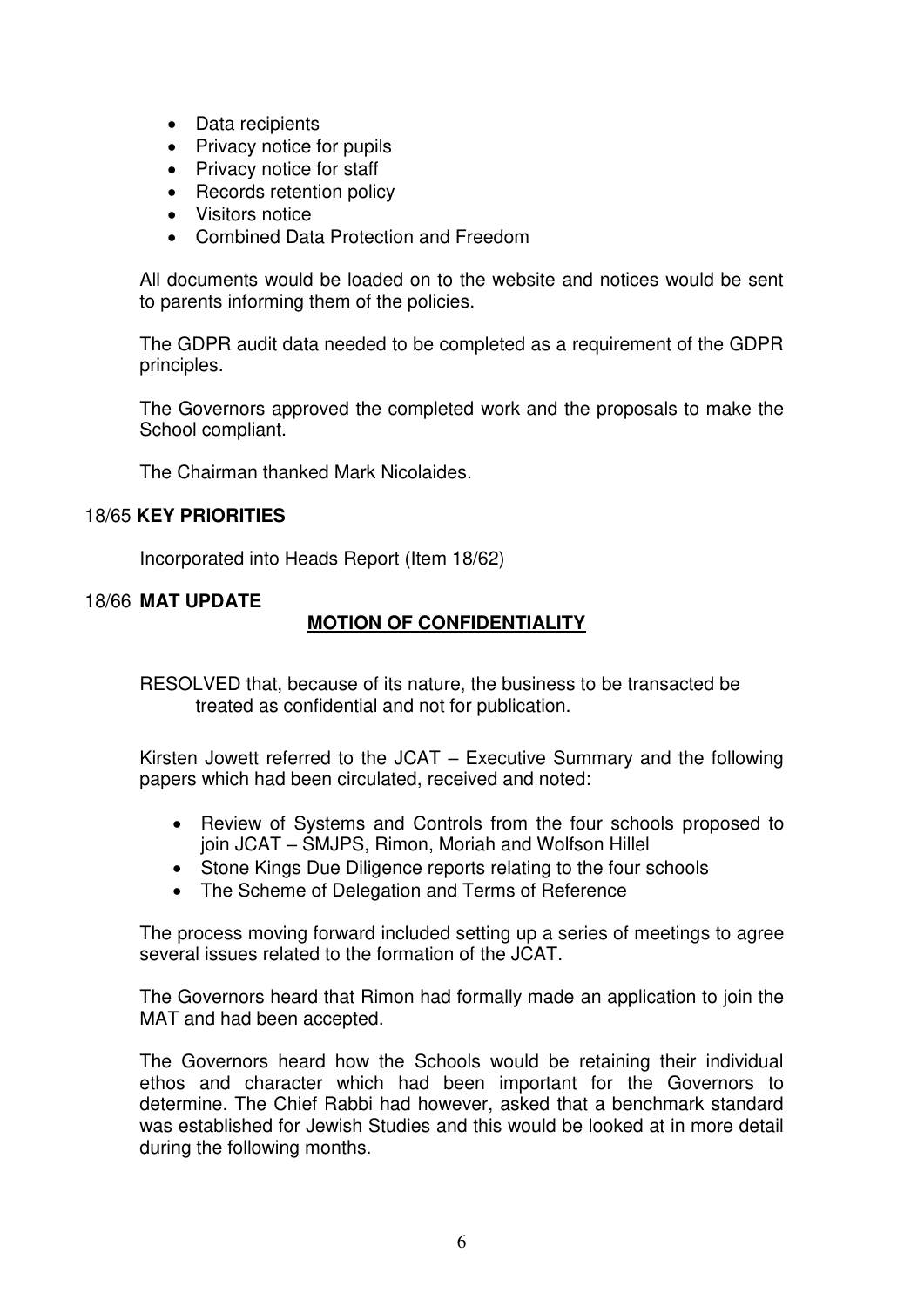Kirsten Jowett noted that there would be a JCAT Trustee's meeting the following week and all the schools had been asked for comments or questions to go to the Trustees.

Concerns raised regarding the Scheme of Delegation:

• Allocation of local spend to each academy

This provision must be subject to the Agreed Funding Formula (to be set out in the Articles) so that funding allocations do not change dramatically from year to year. There should be an annual budgeting exercise between the HT and the SLT, on the one hand, and the MAT/CFO, on the other hand. Once the allocation was made expenditures pursuant to the budget should be permitted without further interference, but with appropriate oversight. The Agreed Funding Formula and the matters set out above should all be Protected Matters.

• Compensation payments up to £10,000

The HT needs some discretion to make supplemental payments to teachers and staff to recognise extra effort, etc. Payments of up to £1,000 for example (amount to be agreed) per person should be permitted if needed in the HT's judgment. A policy regarding such payments could be in place to ensure that payments were awarded only in appropriate circumstances.

• Admissions policy

The agreed admissions policy should be a Protected Matter for each school.

Individual admission decisions

Individual admissions decisions should be Protected Matters for each school, subject to oversight to ensure that the decisions were made in a manner consistent with the agreed admissions policy.

Establish Independent Appeal Panels for admission appeals

It makes no sense for individual appeals (see below) to lie with the local governing body when the panel was set by the TB and the CEO. Instead, the appeal panel should be the LGB or some sub-set of the LGB. This should be a Protected Matter.

• Sex education policy

The sex education policy should be prepared by the HT and decided by the LGB, and should be a Protected Matter.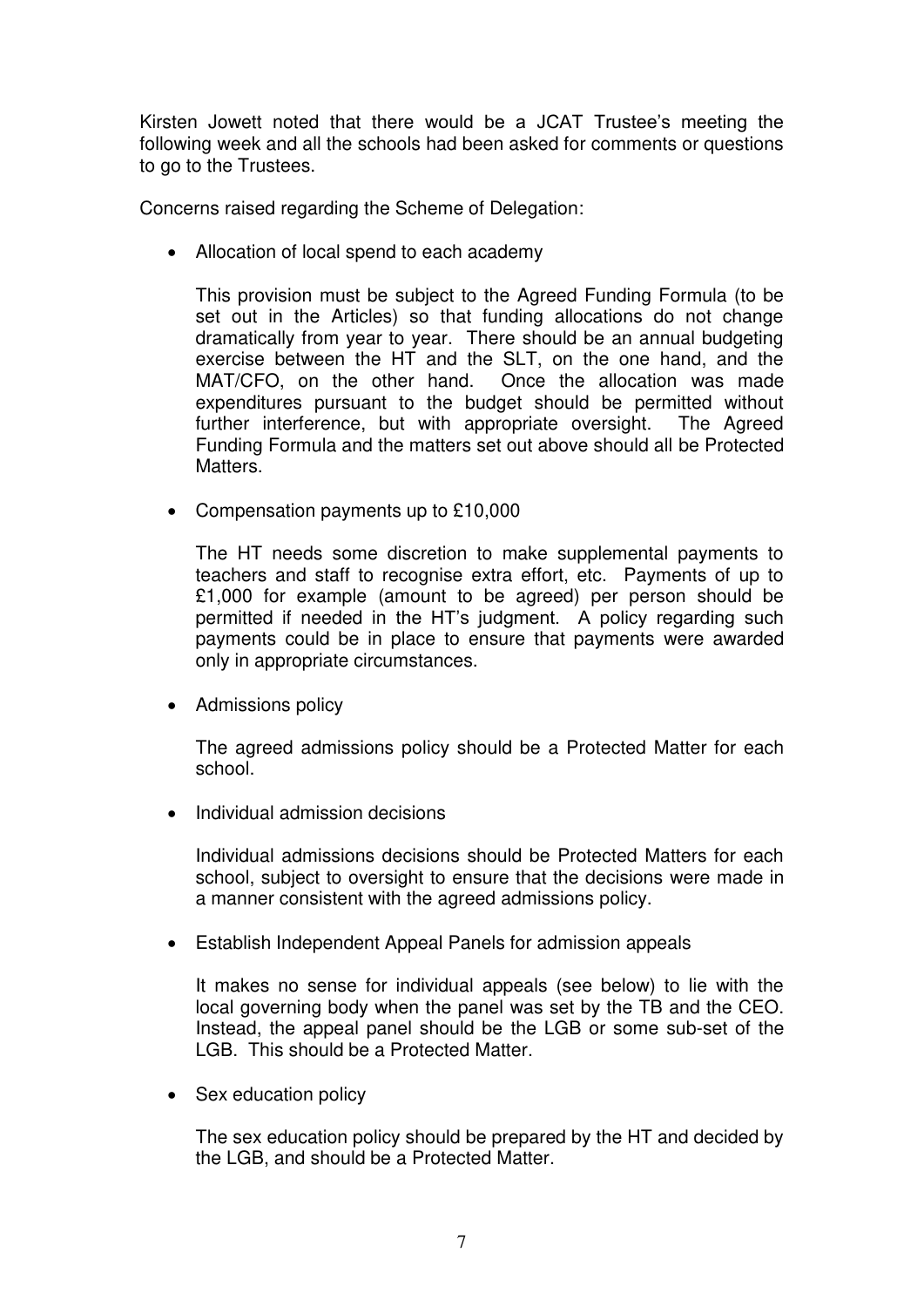• Religious education policy

This should be a Protected Matter.

Approve changes to Trust Articles of Association

The Articles and the Scheme of Delegation should provide that matters identified as "Protected Matters" for a school might not be changed without the approval of the LGB of that school.

Approve Local Governing Body (LGB) terms of reference

This should be a Protected Matter.

• Teachers annual pay award

This should be within the remit of the HT and the SLT, consistent with the approved budget.

• Support staff annual pay award

This should be within the remit of the HT and the SLT, consistent with the approved budget.

• Individual pay awards

Is this different than the preceding two items? If so, it should be within the remit of the HT and the SLT, consistent with the approved budget.

• Performance management and appraisal implementation

The HT should be in charge for performance and management reviews of teachers and staff reporting to the HT, with oversight to ensure the implementation was done in a manner consistent with the performance management and appraisal policy. This should be a Protected Matter.

• Staff complement, structure and grades

This should be the HT's responsibility within the agreed budget. This should be a Protected Matter.

• Headteacher appointment

The appointment of a HT of a school should also be subject to the approval of the LGB of that school. This should be a Protected Matter.

Suspension of Headteacher

This process – and all processes regarding the HT – should be subject to policies ensuring that the actions taken were done pursuant to